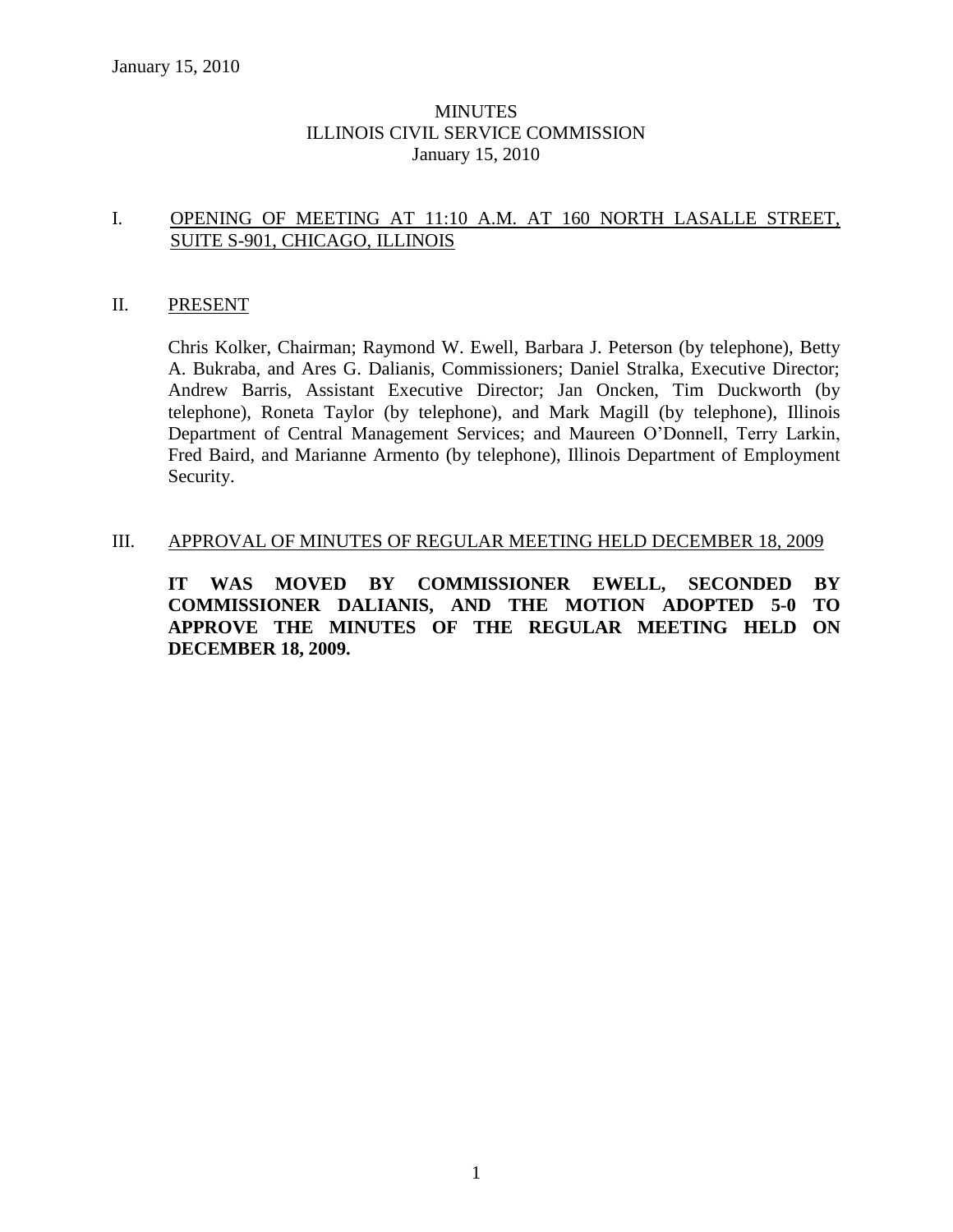#### IV. **EXEMPTIONS UNDER SECTION 4d(3) OF THE PERSONNEL CODE**

# A. Report on Exempt Positions

| <u>Agency</u> | Total<br><b>Employees</b> | No. of Exempt<br>Positions |
|---------------|---------------------------|----------------------------|
|               |                           |                            |
|               |                           |                            |
|               |                           |                            |
|               |                           |                            |
|               |                           |                            |
|               |                           |                            |
|               |                           |                            |
|               |                           |                            |
|               |                           |                            |
|               |                           |                            |
|               |                           |                            |
|               |                           |                            |
|               |                           |                            |
|               |                           |                            |
|               |                           |                            |
|               |                           |                            |
|               |                           |                            |
|               |                           |                            |
|               |                           |                            |
|               |                           |                            |
|               |                           |                            |
|               |                           |                            |
|               |                           |                            |
|               |                           |                            |
|               |                           |                            |
|               |                           |                            |
|               |                           |                            |
|               |                           |                            |
|               |                           |                            |
|               |                           |                            |
|               |                           |                            |
|               |                           |                            |
|               |                           |                            |
|               |                           |                            |
|               |                           |                            |
|               |                           |                            |
|               |                           |                            |
|               |                           |                            |
|               |                           |                            |
|               |                           |                            |
|               |                           |                            |
|               |                           |                            |
|               |                           |                            |
|               |                           |                            |
|               |                           |                            |
|               |                           |                            |
|               |                           |                            |
|               |                           |                            |
|               |                           |                            |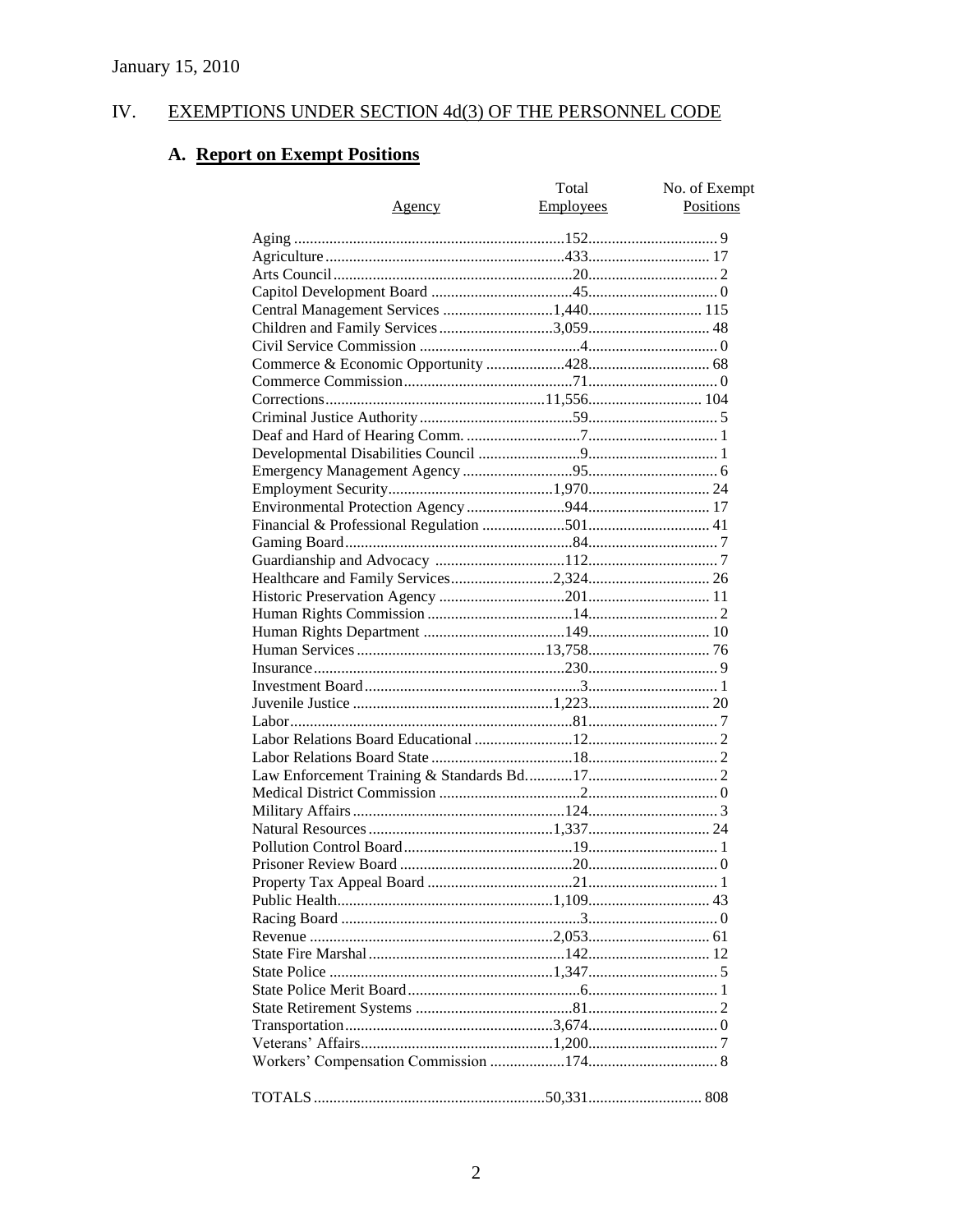### **B. Governing Rule - Jurisdiction B Exemptions**

- a) Before a position shall qualify for exemption from Jurisdiction B under Section 4d(3) of the Personnel Code, the position shall be directly responsible to:
	- 1. The Governor, or
	- 2. A departmental director or assistant director appointed by the Governor, or
	- 3. A board or commission appointed by the Governor, or
	- 4. The head of an agency created by Executive Order, or the director or assistant director of an agency carrying out statutory powers, whose offices are created by the Governor subject to legislative veto under Article V, Section 11, of the Constitution of 1970, which agency head, director, or assistant director may themselves be subject to exemption under Section 4d(3), or
	- 5. In an agency having a statutory assistant director, a deputy director exercising full line authority under the director for all operating entities of the agency, provided the statutory role of assistant director is vacant or is assigned clearly distinct and separate duties from the deputy director and as a colleague to him, or
	- 6. A line position organizationally located between the director and/or assistant director and a subordinate statutorily exempt position(s), provided the position proposed for exemption has line authority over the statutory exempt position(s), or
	- 7. The elected head of an independent agency in the executive, legislative, or judicial branch of government.
- b) If a position meets the above criterion, it must, in addition, be responsible for one or more of the following before it shall be approved as exempt:
	- 1. Directs programs defined by statute and/or departmental, board, or commission policy or possess significant authority when acting in the capacity of a director of programs to bind the agency.
	- 2. Makes decisions in exercising principal responsibility for the determination or execution of policy which fix objectives or state the principles to control action toward operating objectives of one or more divisions, such decisions being subject to review or reversal only by the director, assistant director, board, or commission.
	- 3. Participates in the planning and programming of departmental, board, or commission activities, integrating the plans and projections of related divisions, and the scheduling of projected work programs of those agencies.

\* \* \*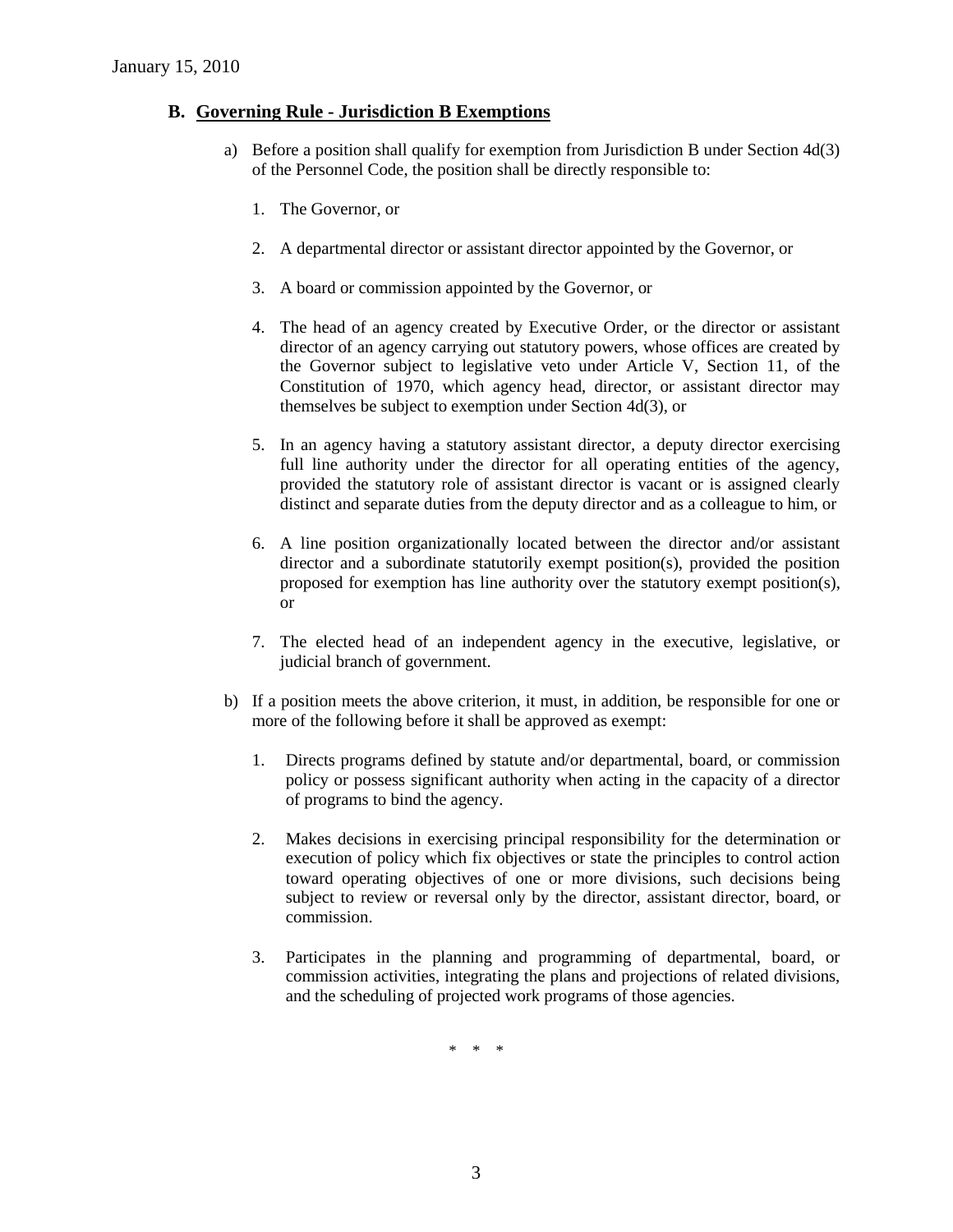# **C. Requests for 4d(3) Exemption and Proposed Rescissions**

Commissioner Peterson arrived.

- As to Item C, Executive Director Daniel Stralka reported that this request is for the Chief Legal Counsel for the Department on Aging, a position that reports to the Director. This position serves the traditional role of an agency general counsel position, a function the Commission has many times in the past approved exemption for. For these reasons, Staff recommended approval of this request.
- As to Item D, Executive Director Stralka reported that this request is for a Legislative Liaison for the Department of Central Management Services, a position that reports to the Legislative Director who in turn reports to the Director. To meet the reporting requirement, the Legislative Director would have to be considered the equivalent of a statutory Assistant Director.

Like various other legislative liaisons, this position was previously been found to qualify for exemption. However, its exemption was rescinded in August 2009 due to extended vacancy. It was resubmitted for exemption last month but withdrawn after Staff raised concerns with some antiquated language in the position description. The position description was subsequently clarified and the position submitted for exemption consideration this month. After confirming that the position has been excluded from this title's bargaining unit, Staff recommended approval of this request.

Regarding the six positions under Item E, Executive Director Stralka first noted that the Illinois Department of Employment Security (IDES) has seen a significant increase in activity due to the current economic climate. To better meet the needs of its constituents, it is early in the process of developing new business models and these requests are directly linked to the inevitable personnel realignment that comes with such change. In addition, it is important to note that concurrent with this realignment, the agency has identified five currently exempt 4d(3) positions that would be abolished upon approval of these requests and realignment. In addition, the agency has assured Staff that approval of these requests would not be inconsistent with federal requirements.

- As to Item E1, Executive Director Stralka reported that this request is for a Chief of Staff for IDES, a position that reports to the Director. This position has significant responsibility in planning, programming, and coordinating all agency programs. Consistent with past Commission determinations, Staff recommended approval of this request.
- As to Item E2, Executive Director Stralka reported that this request is for the Executive Deputy Director of the Office of Service Delivery for IDES, a position that reports to the Director. This position has primary programmatic responsibility for the timely delivery of unemployment insurance benefits and employment service assistance, arguably the agency's most important program. Its decisions are subject to review or reversal only by the Director. For these reasons, Staff recommended approval of this request.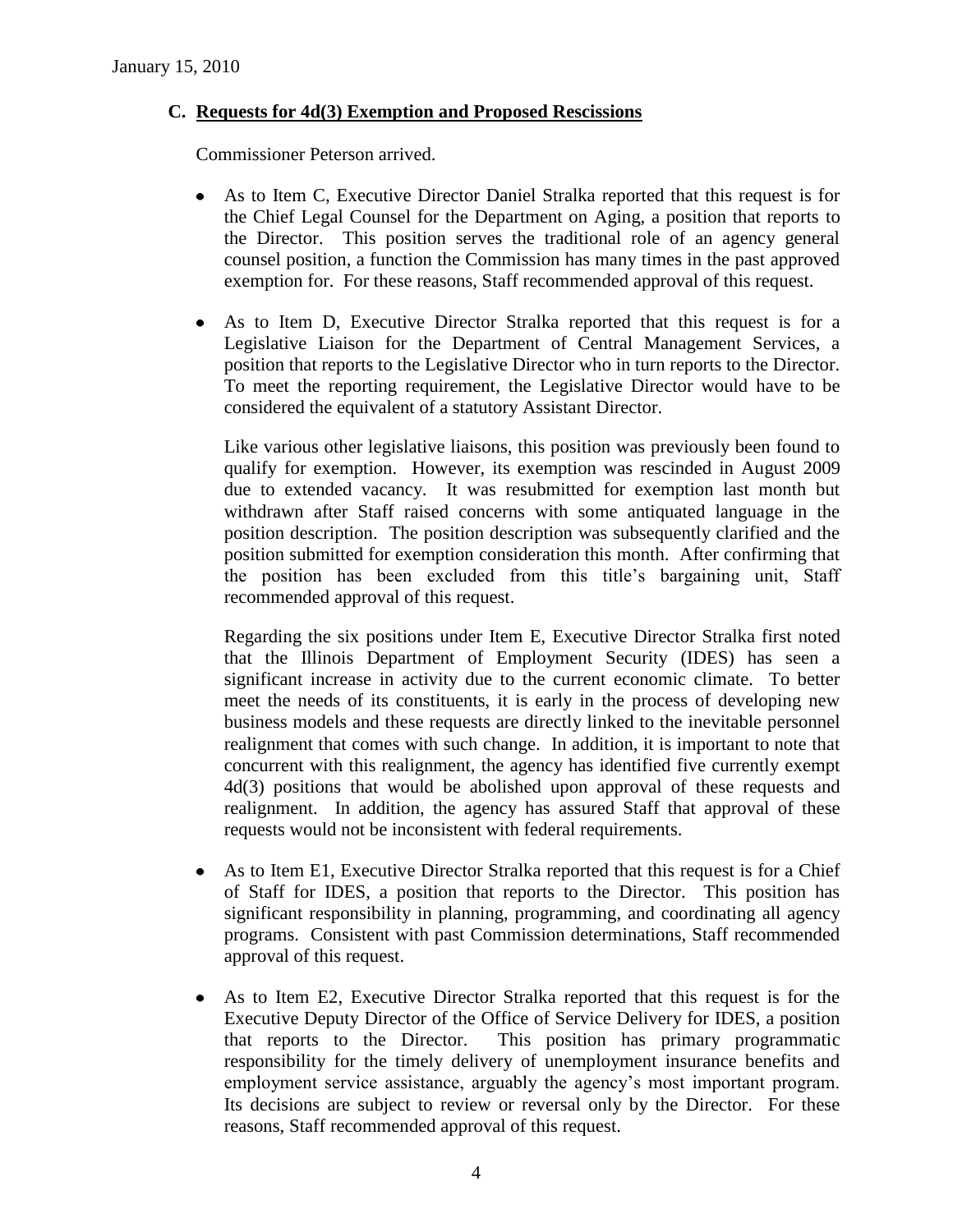- As to Item E3, Executive Director Stralka reported that this request is for the Executive Deputy Director of the Office of Programs for IDES, a position that reports to the Director. This position has primary programmatic responsibility in conceptualizing, planning, developing, and implementing policies across all the agency's program areas. These administrative responsibilities lean more towards the determination of policies rather than the way such policies are carried out. They are broad in nature, cutting across all program areas, while still considering and evaluating the impact any one program change would have on other related agency programs. For these reasons, Staff recommended approval of this request.
- $\bullet$ As to Item E4, Executive Director Stralka reported that this request is for the Manager of the Bureau of Planning and Procedures, a position that reports to Item E3 which reports to the Director. Staff raised overlap concerns with another currently exempt position so the agency indicated it would withdraw this request pending clarification of that other position. Chairman Kolker inquired whether the agency wished to continue rather than withdraw this request. After indicating that it believed that it would be able to complete the necessary clarifications prior to next meeting, the agency concurred with the Chairman's suggestion.
- $\bullet$ As to Item E5, Executive Director Stralka reported that this request is for the Project Manager of New Business Model Strategies, a position that reports to Item E2 which reports to the Director. To meet the reporting requirement, the E2 position would have to be considered the equivalent of a statutory assistant director. This position has primary responsibility for the transition of the current agency service delivery methods to the new business model that precipitated this realignment. From there, it would participate and make decisions in researching, developing, and participating in the implementation of ongoing improvements to the new business model of the agency. For these reasons, Staff recommended approval of this request.

Chairman Kolker inquired of the difference between this request and Item E2. Terry Larkin, IDES Deputy Director, responded that Item E2 focuses on the current methods by which the agency delivers its unemployment insurance and employment service assistance programs while Item E5 focuses more on researching, evaluating, and developing ways the agency can improve its service delivery methods.

 $\bullet$ As to Item E6, Executive Director Stralka reported that this request is for the Manager of Internship and Special Programs, a position that reports to the Director. After Staff raised concerns with the ability of this program to support a principal policy exemption, the agency indicated it would withdraw this request.

Upon completion of this presentation, Chairman Kolker thanked the agency Director and its other representatives for attending the Commission's meeting and being able to respond to the Commissioner's inquiries. Director Maureen O'Donnell thanked the Commission for its assistance and consideration. She noted that requests for the agency's services are up 127% from last year, and it has processed \$7,500,000,000 in benefits as opposed to \$1,900,000,000 last year.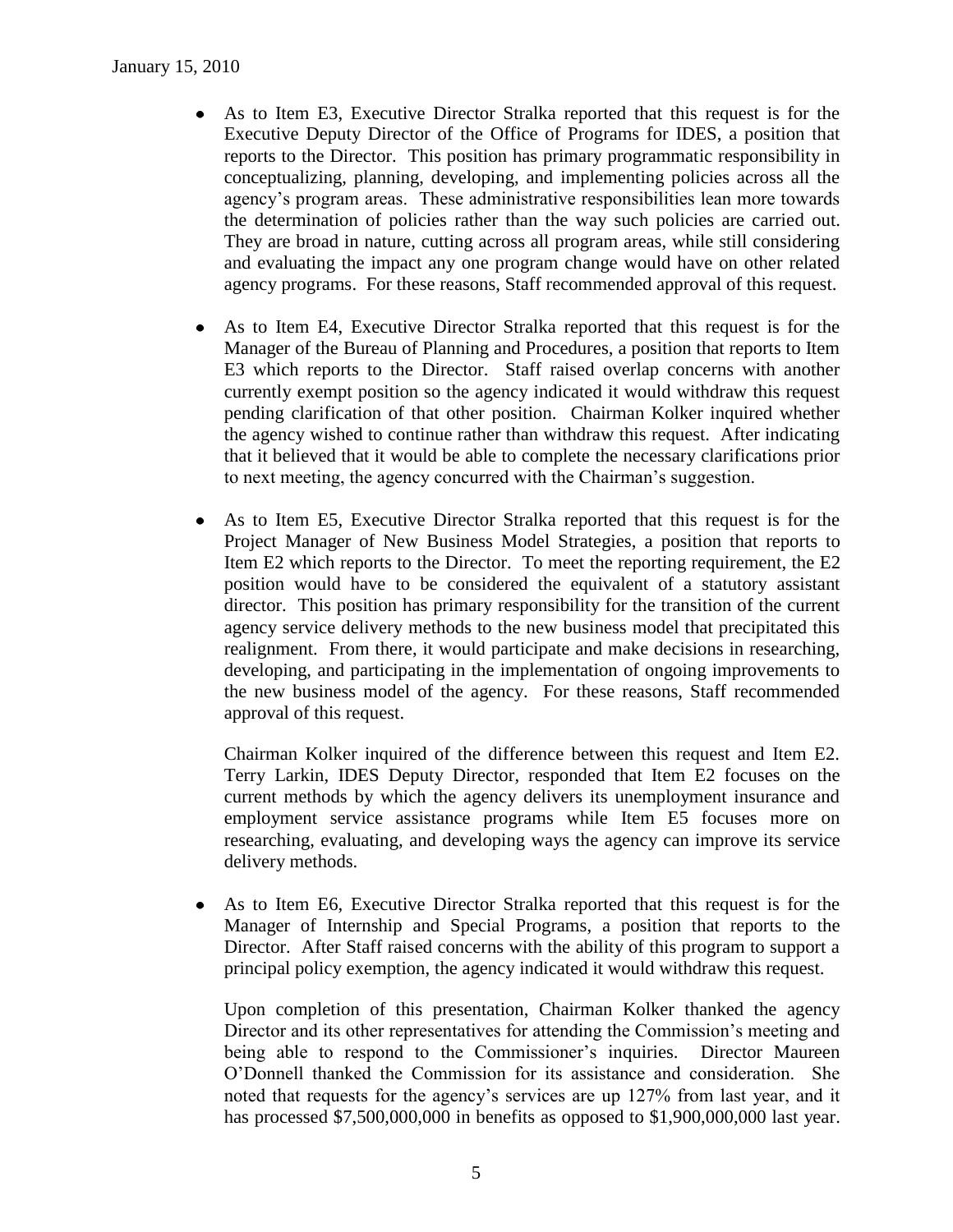She concluded by affirming it is the agency's goal to develop and implement the most cost effective model it can to ensure the timely delivery of its services.

As to Item F, Executive Director Stralka reported that this request is for a Manager of the Office of Community Outreach at the Department of Natural Resources. The agency has requested that this be continued to next month. Staff concurred with this request.

# **IT WAS MOVED BY COMMISSIONER DALIANIS, SECONDED BY COMMISSIONER EWELL, AND THE MOTION ADOPTED 5-0 TO GRANT AND CONTINUE THE REQUESTS FOR 4D(3) EXEMPTION FOR THE FOLLOWING POSITIONS:**

#### **The following 4d(3) exemption requests were granted on January 15, 2010:**

| <b>Position Number</b>  | 40070-47-00-200-01-01               |
|-------------------------|-------------------------------------|
| Position Title          | Senior Public Service Administrator |
| Bureau/Division         | Office of General Counsel           |
| <b>Functional Title</b> | <b>Chief Legal Counsel</b>          |
| Incumbent               | Vacant                              |
| Supervisor              | Director                            |
| Location                | <b>Sangamon County</b>              |

### **C. Illinois Department on Aging**

#### **D. Illinois Department of Central Management Services**

| <b>Position Number</b>  | 00501-37-06-000-01-02                                       |
|-------------------------|-------------------------------------------------------------|
| <b>Position Title</b>   | Administrative Assistant I                                  |
| Bureau/Division         | <b>Governmental Affairs</b>                                 |
| <b>Functional Title</b> | Legislative Liaison                                         |
| Incumbent               | Vacant                                                      |
| Supervisor              | Deputy Director of Governmental Affairs, who reports to the |
|                         | Director                                                    |
| Location                | <b>Sangamon County</b>                                      |

#### **E1. Illinois Department of Employment Security**

| <b>Position Number</b>  | 40070-44-90-000-00-01               |
|-------------------------|-------------------------------------|
| Position Title          | Senior Public Service Administrator |
| Bureau/Division         | Office of the Chief of Staff        |
| <b>Functional Title</b> | Chief of Staff                      |
| Incumbent               | Vacant                              |
| Supervisor              | Director                            |
| Location                | <b>Cook County</b>                  |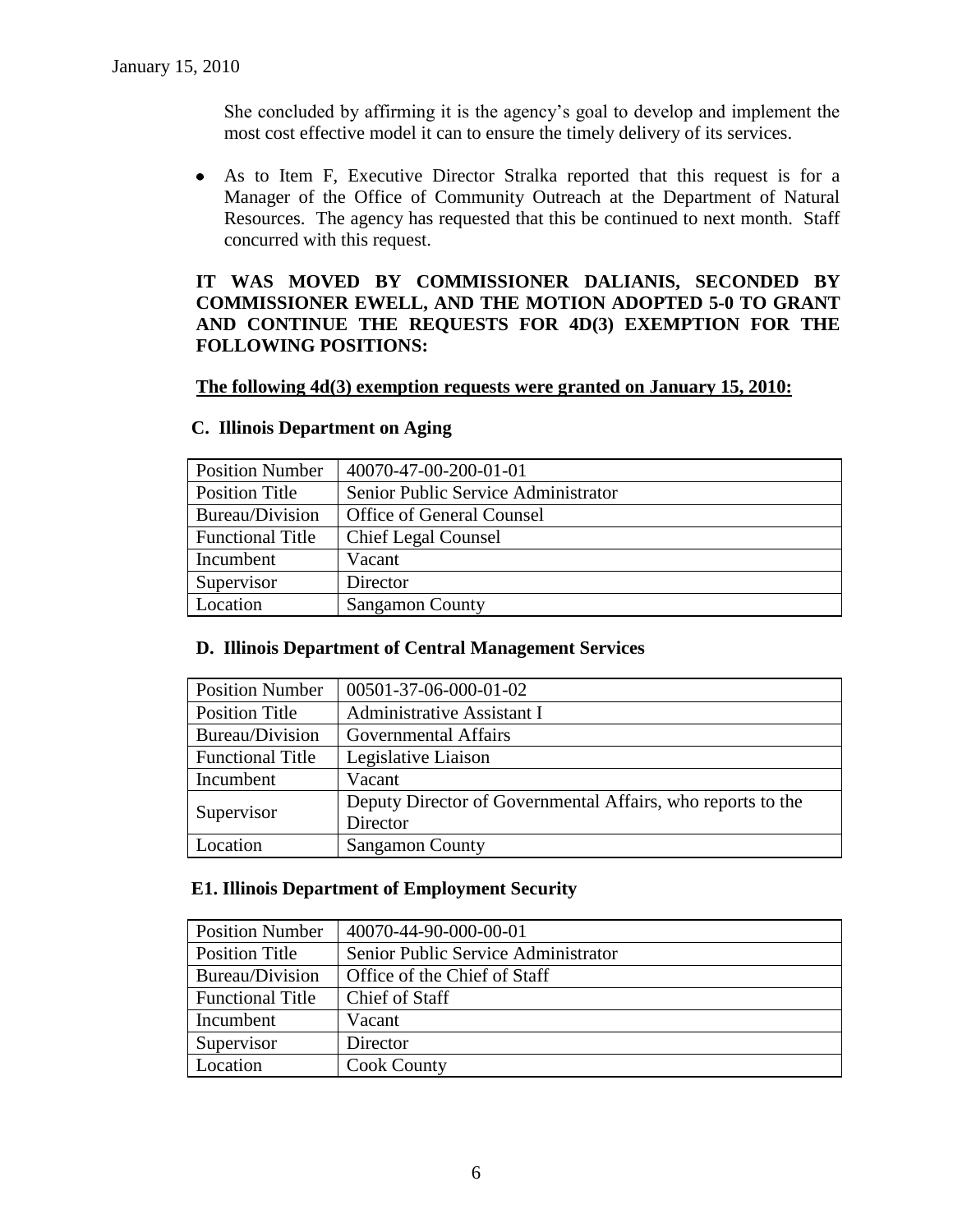| <b>Position Number</b>  | 40070-44-20-000-00-02                                 |
|-------------------------|-------------------------------------------------------|
| <b>Position Title</b>   | Senior Public Service Administrator                   |
| Bureau/Division         | <b>Office of Service Delivery</b>                     |
| <b>Functional Title</b> | Executive Deputy Director, Office of Service Delivery |
| Incumbent               | Vacant                                                |
| Supervisor              | Director                                              |
| Location                | <b>Cook County</b>                                    |

# **E2. Illinois Department of Employment Security**

# **E3. Illinois Department of Employment Security**

| <b>Position Number</b>  | 40070-44-40-000-00-02                         |
|-------------------------|-----------------------------------------------|
| Position Title          | Senior Public Service Administrator           |
| Bureau/Division         | <b>Office of Programs</b>                     |
| <b>Functional Title</b> | Executive Deputy Director, Office of Programs |
| Incumbent               | Vacant                                        |
| Supervisor              | Director                                      |
| Location                | <b>Cook County</b>                            |

# **E5. Illinois Department of Employment Security**

| <b>Position Number</b>  | 40070-44-23-000-00-01                                      |
|-------------------------|------------------------------------------------------------|
| <b>Position Title</b>   | Senior Public Service Administrator                        |
| Bureau/Division         | Office of Service Delivery/Service Model Strategies        |
| <b>Functional Title</b> | Project Manager, New Business Model Strategies             |
| Incumbent               | Vacant                                                     |
| Supervisor              | Executive Deputy Director, Office of Service Delivery, who |
|                         | reports to the Director                                    |
| Location                | <b>Cook County</b>                                         |

# **The following 4d(3) exemption requests were continued on January 15, 2010:**

# **E4. Illinois Department of Employment Security**

| <b>Position Number</b>  | 40070-44-46-000-00-01                                         |
|-------------------------|---------------------------------------------------------------|
| <b>Position Title</b>   | Senior Public Service Administrator                           |
| Bureau/Division         | Office of Programs/Planning & Procedures                      |
| <b>Functional Title</b> | Manager, Bureau of Planning & Procedures                      |
| Incumbent               | Vacant                                                        |
| Supervisor              | Executive Deputy Director, Office of Programs, who reports to |
|                         | the Director                                                  |
| Location                | <b>Cook County</b>                                            |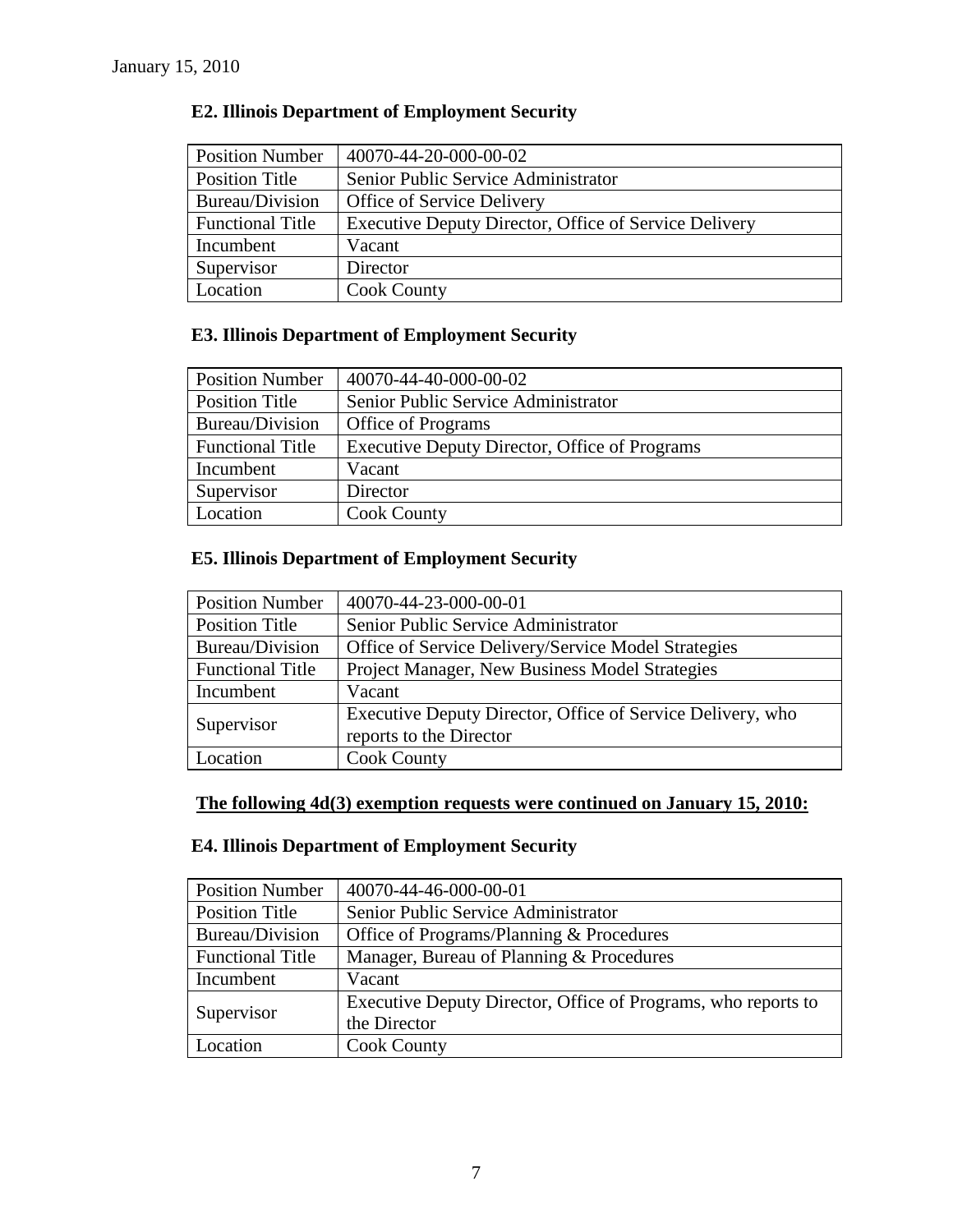### **F. Illinois Department of Natural Resources**

| <b>Position Number</b>  | 40070-12-01-000-00-01                 |
|-------------------------|---------------------------------------|
| Position Title          | Senior Public Service Administrator   |
| Bureau/Division         | <b>Community Outreach</b>             |
| <b>Functional Title</b> | Manager, Office of Community Outreach |
| Incumbent               | Vacant                                |
| Supervisor              | Director                              |
| Location                | <b>Cook County</b>                    |

#### V. STAFF REPORT ON ADDITIONAL/IDENTICAL & 4D(3) EXEMPT POSITIONS

**IT WAS MOVED BY COMMISSIONER DALIANIS, SECONDED BY COMMISSIONER EWELL, AND THE MOTION ADOPTED 5-0 TO APPROVE THE STAFF REPORT ON ADDITIONAL/IDENTICAL & 4D(3) EXEMPT POSITIONS.**

#### VI. CLASS SPECIFICATIONS

• None submitted.

**IT WAS MOVED BY COMMISSIONER PETERSON, SECONDED BY COMMISSIONER BUKRABA, AND THE MOTION ADOPTED 5-0 TO DISAPPROVE ANY CLASS SPECIFICATIONS RECEIVED BY THE COMMISSION NOT CONTAINED IN THIS REPORT TO ALLOW ADEQUATE STUDY.** 

#### VII. MOTION TO GO INTO EXECUTIVE SESSION

**IT WAS MOVED BY COMMISSIONER DALIANIS, SECONDED BY COMMISSIONER BUKRABA, AND BY ROLL CALL VOTE THE MOTION ADOPTED 5-0 TO HOLD AN EXECUTIVE SESSION PURSUANT TO SUBSECTIONS 2(c)(1), 2(c)(4), AND 2(c)(11) OF THE OPEN MEETINGS ACT.** 

| <b>KOLKER</b>   | YES.       | <b>EWELL</b>    | <b>YES</b> |
|-----------------|------------|-----------------|------------|
| <b>PETERSON</b> | YES.       | <b>DALIANIS</b> | YES        |
| <b>BUKRABA</b>  | <b>YES</b> |                 |            |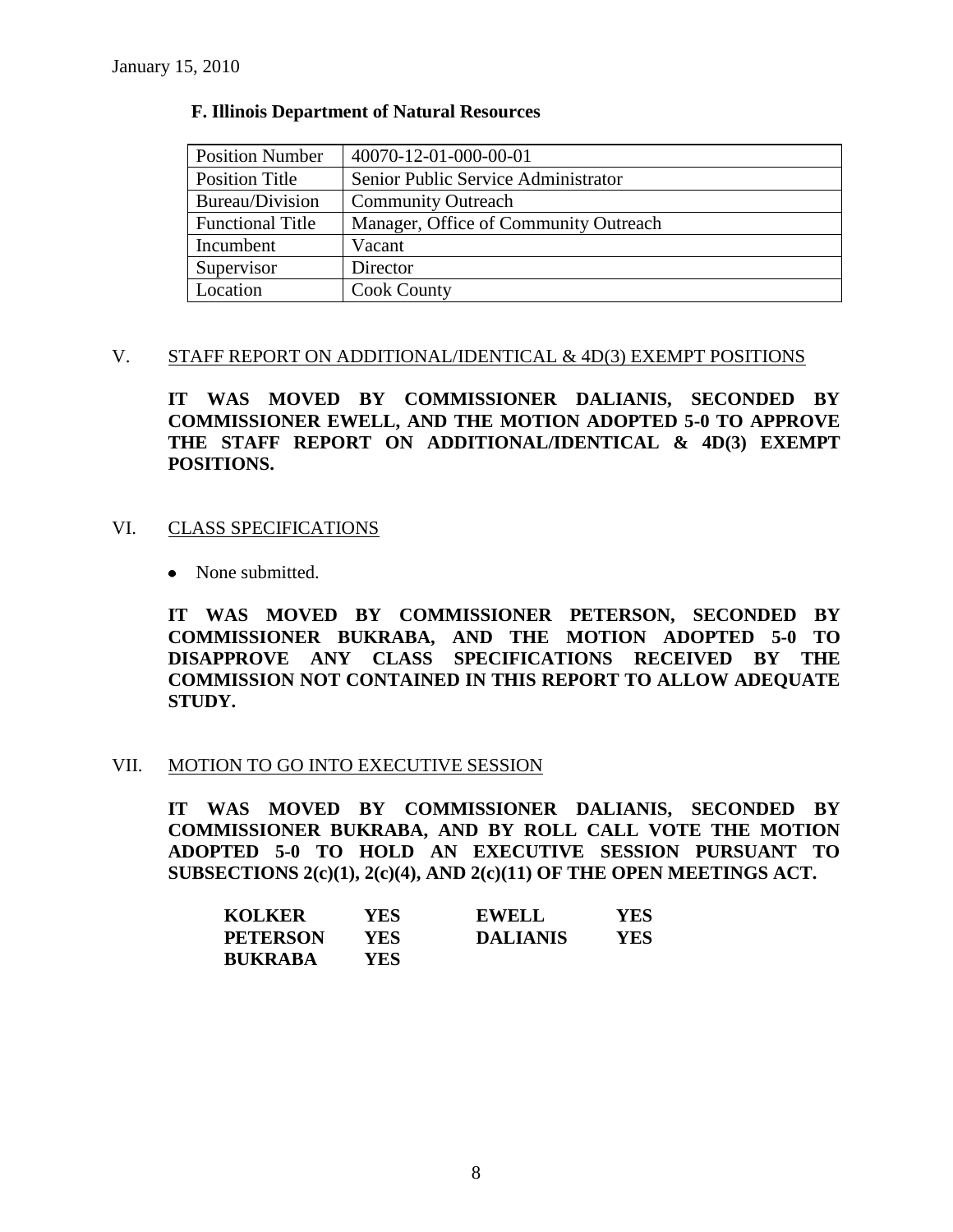#### VIII. RECONVENE MEETING

Upon due and proper notice the regular meeting of the Illinois Civil Service Commission was reconvened at 160 N. LaSalle Street, Suite S-901, Chicago, Illinois at 11:43 a.m.

#### PRESENT

Chris Kolker, Chairman; Raymond W. Ewell, Barbara J. Peterson, Betty A. Bukraba, and Ares G. Dalianis Commissioners; Daniel Stralka, Executive Director; and Andrew Barris, Assistant Executive Director.

### IX. NON-MERIT APPOINTMENT REPORT

The Personnel Code permits non-merit appointments for a limited period of time, i.e., emergency appointments shall not exceed 60 days and shall not be renewed, and positions shall not be filled on a temporary or provisional basis for more than six months out of any twelve-month period. Consecutive non-merit appointments are not violative of the Code, however, they do present a possible evasion of merit principles and should be monitored. Set forth below is the number of consecutive non-merit appointments made by each department. These statistics are from the Department of Central Management Services' Consecutive Non-Merit Report.

| Agency                                  | 11/30/09 | 12/31/09 | 12/31/08                    |
|-----------------------------------------|----------|----------|-----------------------------|
| Aging                                   |          | 2        |                             |
| Agriculture                             |          |          |                             |
| <b>Central Management Services</b>      |          |          | $\mathcal{D}_{\mathcal{L}}$ |
| <b>Children and Family Services</b>     | 10       | 9        |                             |
| <b>Employment Security</b>              | 3        | 3        |                             |
| <b>Healthcare and Family Services</b>   |          |          | Q                           |
| <b>Human Services</b>                   |          |          |                             |
| <b>Natural Resources</b>                | 18       | 15       | 14                          |
| <b>State Police</b>                     |          | O        |                             |
| Transportation                          | 10       | 15       |                             |
| Veteran's Affairs                       |          | 9        |                             |
| <b>Workers' Compensation Commission</b> |          | 0        |                             |
| Totals                                  | 50       | 51       | 58                          |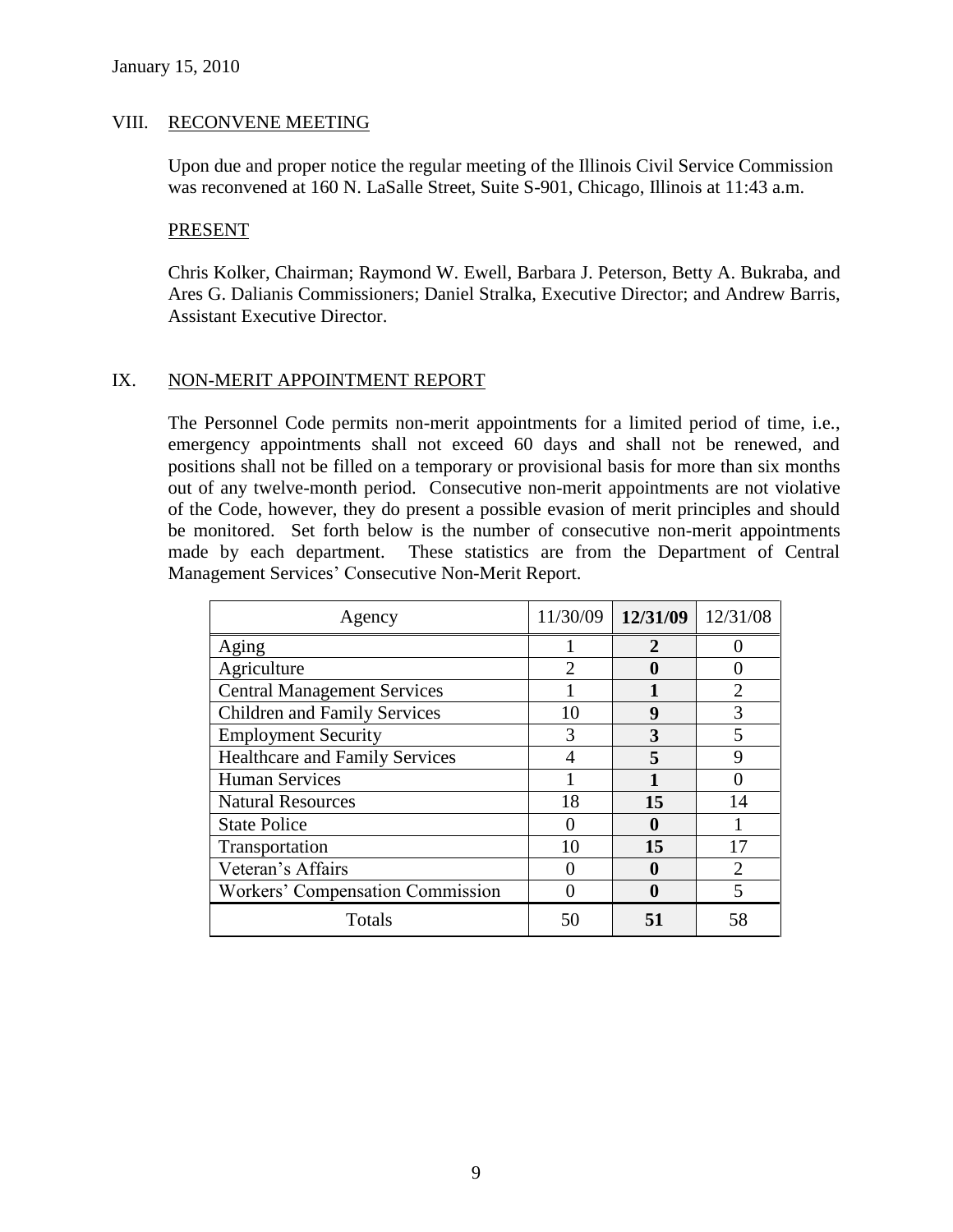# X. PUBLICLY ANNOUNCED DECISIONS RESULTING FROM APPEAL

# **DISCHARGE**

#### **DA-3-10**

| Employee  | Josef D. Wehlauch                      | <b>Appeal Date</b>   | 08/05/09             |
|-----------|----------------------------------------|----------------------|----------------------|
| Agency    | DOC                                    | <b>Decision Date</b> | 12/31/09             |
| Type      | Discharge                              | ALJ                  | <b>Andrew Barris</b> |
| Change(s) | Improper use of sick time; failed to   | Recommended          | Charges are          |
|           | receive approval for secondary         | Decision             | partially proven     |
|           | employment; engaged in secondary       |                      | and warrant 90-      |
|           | employment while on paid state time;   |                      | day suspension.      |
|           | told an inappropriate sexual joke to a |                      |                      |
|           | cadet class                            |                      |                      |

**IT WAS MOVED BY COMMISSIONER PETERSON, SECONDED BY COMMISSIONER DALIANIS, AND BY ROLL CALL VOTE OF 5-0, THE MOTION ADOPTED TO AFFIRM AND ADOPT THE RECOMMENDED DECISION OF THE ADMINISTRATIVE LAW JUDGE THAT THE WRITTEN CHARGES FOR DISCHARGE HAVE BEEN PARTIALLY PROVEN AND WARRANT A 90-DAY SUSPENSION IN LIEU OF DISCHARGE FOR THE REASONS SET FORTH IN THE RECOMMENDED DECISION DATED DECEMBER 31, 2009.**

| <b>KOLKER</b>   | YES  | <b>EWELL</b>    | YES |
|-----------------|------|-----------------|-----|
| <b>PETERSON</b> | YES. | <b>DALIANIS</b> | YES |
| <b>BUKRABA</b>  | YES- |                 |     |

#### **DISCHARGE**

#### **DA-12-10**

| Employee  | Betty J. Webb            | <b>Appeal Date</b>   | 10/01/09                                                                |
|-----------|--------------------------|----------------------|-------------------------------------------------------------------------|
| Agency    | <b>DHS</b>               | <b>Decision Date</b> | 12/31/09                                                                |
| Type      | Discharge                | ALJ                  | Daniel Stralka                                                          |
| Change(s) | Unauthorized<br>absences | Decision             | Recommended   Charges are partially proven and do<br>warrant discharge. |

**IT WAS MOVED BY COMMISSIONER DALIANIS, SECONDED BY COMMISSIONER EWELL, AND BY ROLL CALL VOTE OF 5-0, THE MOTION ADOPTED TO AFFIRM AND ADOPT THE RECOMMENDED DECISION OF THE ADMINISTRATIVE LAW JUDGE THAT THE WRITTEN CHARGES FOR DISCHARGE HAVE BEEN PARTIALLY PROVEN AND DO WARRANT DISCHARGE FOR THE REASONS SET FORTH IN THE RECOMMENDED DECISION DATED DECEMBER 31, 2009.**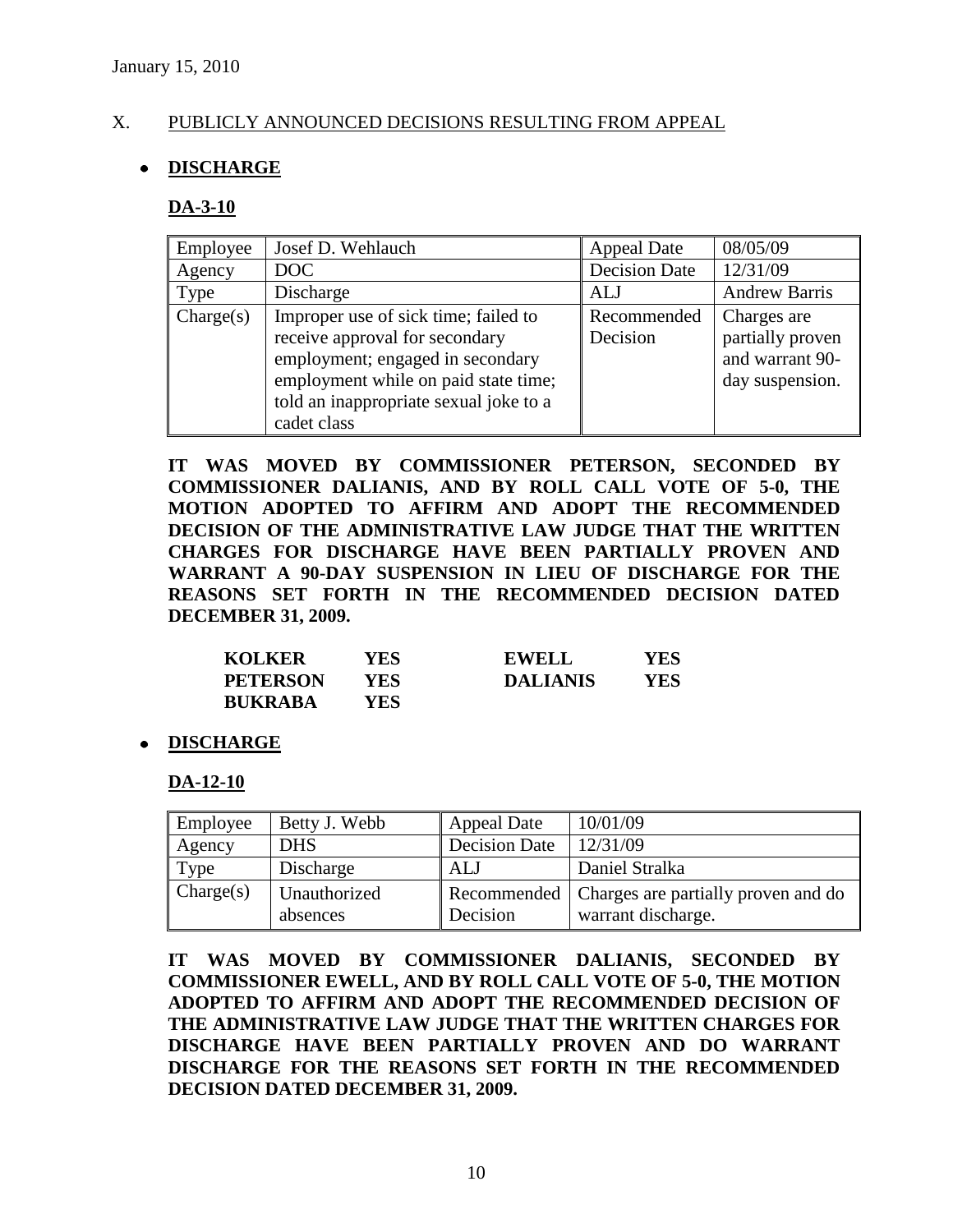| <b>KOLKER</b>   | YES        | EWELL           | YES |
|-----------------|------------|-----------------|-----|
| <b>PETERSON</b> | YES        | <b>DALIANIS</b> | YES |
| <b>BUKRABA</b>  | <b>YES</b> |                 |     |

#### XI. APPEALS DISPOSED OF WITHOUT DECISION ON THE MERITS

#### **DISMISSED**

#### **DA-25-10**

| Employee  | Andrew Wampler                    | <b>Appeal Date</b>   | 12/18/09              |
|-----------|-----------------------------------|----------------------|-----------------------|
| Agency    | <b>HFS</b>                        | <b>Decision Date</b> | 12/29/09              |
| Type      | Discharge                         | ALJ                  | <b>Andrew Barris</b>  |
| Change(s) | Pled guilty to computer tampering | Recommended          | Dismissed subject to  |
|           | by accessing or attempting to     | Decision             | Commission approval;  |
|           | access employees' email accounts  |                      | withdrawn (will       |
|           | without authorization             |                      | pursue through        |
|           |                                   |                      | grievance procedure). |

**IT WAS MOVED BY COMMISSIONER DALIANIS, SECONDED BY COMMISSIONER BUKRABA, AND BY ROLL CALL VOTE OF 5-0, THE MOTION ADOPTED TO AFFIRM AND ADOPT THE ADMINISTRATIVE LAW JUDGE'S RECOMMENDED DECISION DATED DECEMBER 29, 2009 TO DISMISS THE APPEAL OF ANDREW WAMPLER.**

| <b>KOLKER</b>   | <b>YES</b> | <b>EWELL</b>    | YES |
|-----------------|------------|-----------------|-----|
| <b>PETERSON</b> | YES        | <b>DALIANIS</b> | YES |
| <b>BUKRABA</b>  | YES.       |                 |     |

#### XII. STAFF REPORT

Executive Director Daniel Stralka reported that:

- The bi-annual compliance audit entry conference will take place on January 26, 2010.
- The Travel Control Board has reduced the mileage reimbursement rate to \$0.50 per mile effective January 1, 2010.
- He met with the new Deputy Directors of Labor Relations and Personnel at the Illinois Department of Central Management Services and discussed matters of interest to both agencies.
- The Commission submitted its fiscal year 2011 budget request on January 5, 2010.
- He submitted the Commission's 2009 ethics training reports on January 6, 2010.